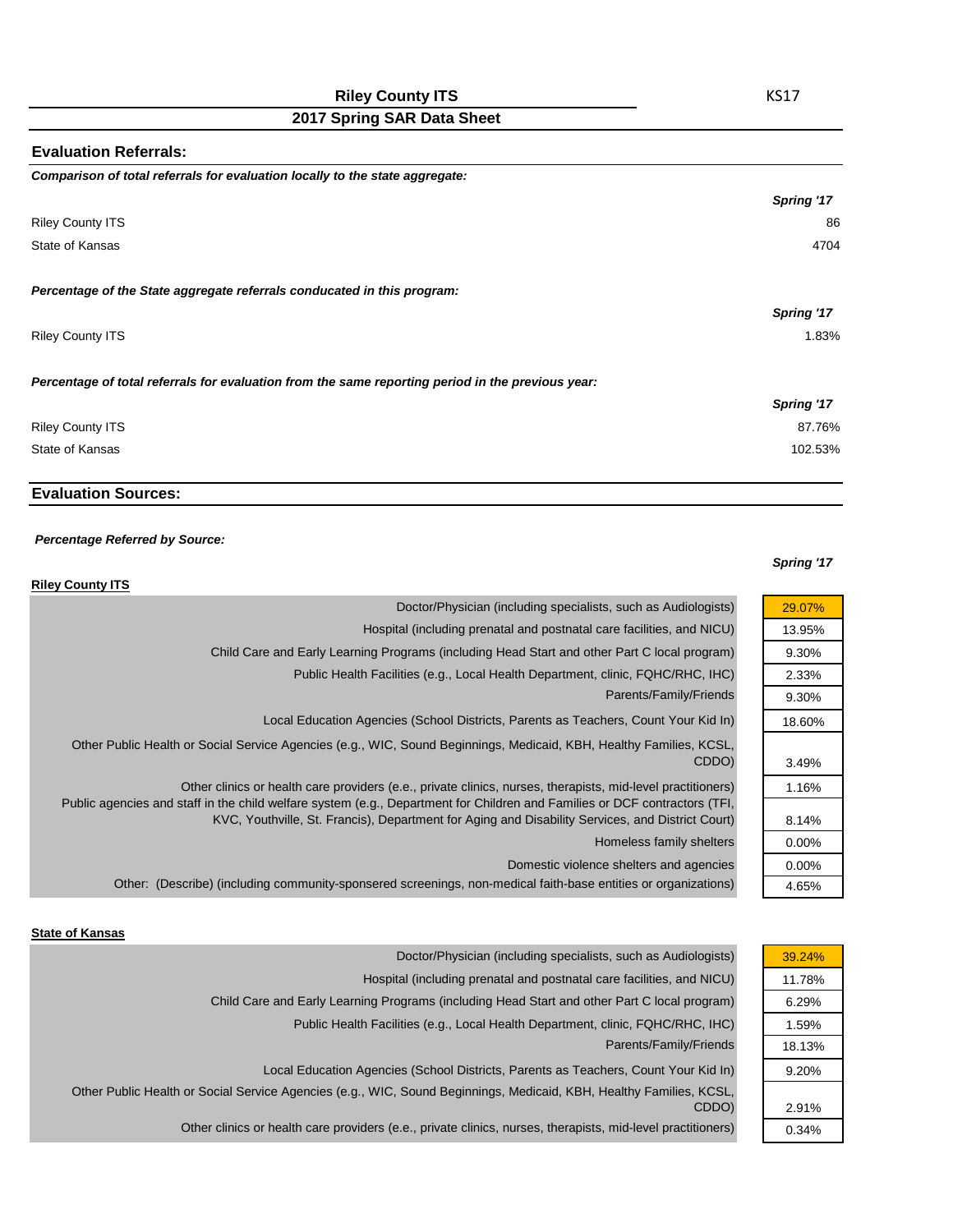| KVC, Youthville, St. Francis), Department for Aging and Disability Services, and District Court)               | 7.99%      |
|----------------------------------------------------------------------------------------------------------------|------------|
| Homeless family shelters                                                                                       | 0.02%      |
| Domestic violence shelters and agencies                                                                        | 0.00%      |
| Other: (Describe) (including community-sponsered screenings, non-medical faith-base entities or organizations) | 2.49%      |
| Total referred but not evaluated:                                                                              |            |
|                                                                                                                | Spring '17 |
| <b>Riley County ITS</b>                                                                                        | 25         |
| State of Kansas                                                                                                | 1583       |
| Percentage of referrals that were not evaluated:                                                               |            |
|                                                                                                                | Spring '17 |
| <b>Riley County ITS</b>                                                                                        | 29.07%     |
| State of Kansas                                                                                                | 33.65%     |
| Percentage of reasons for not completing evaluations:                                                          |            |
|                                                                                                                | Spring '17 |
| <b>Riley County ITS</b>                                                                                        |            |
| <b>Family Declined</b>                                                                                         | 36.00%     |
| Moved                                                                                                          | 0.00%      |
| <b>Could Not</b>                                                                                               |            |
| Locate Family                                                                                                  | 16.00%     |
| In Process                                                                                                     | 48.00%     |
| Other                                                                                                          | 0.00%      |
|                                                                                                                |            |
| State of Kansas                                                                                                |            |

Moved 3.60% Could Not Locate Family 22.17% In Process  $\frac{49.59\%}{0.00\%}$ 

Family Declined 24.64%

 $0.00%$ 

#### **Timelines:**

#### *Percentage of referrals not meeting seven-day timeline:*

|                                                               | Spring '17 |
|---------------------------------------------------------------|------------|
| <b>Riley County ITS</b>                                       | $0.00\%$   |
| State of Kansas                                               | $0.00\%$   |
| Percentage of IFSPs not developed within the 45-day timeline: |            |
|                                                               | Spring '17 |
| <b>Riley County ITS</b>                                       | 3.77%      |
| State of Kansas                                               | 19.17%     |
|                                                               |            |

# **Local Program Proportionate Size Comparison:**

| <b>Six-Month Cumulative Count</b> |            |
|-----------------------------------|------------|
|                                   | Spring '17 |
| <b>Riley County ITS</b>           | 140        |
| State of Kansas                   | 7314       |